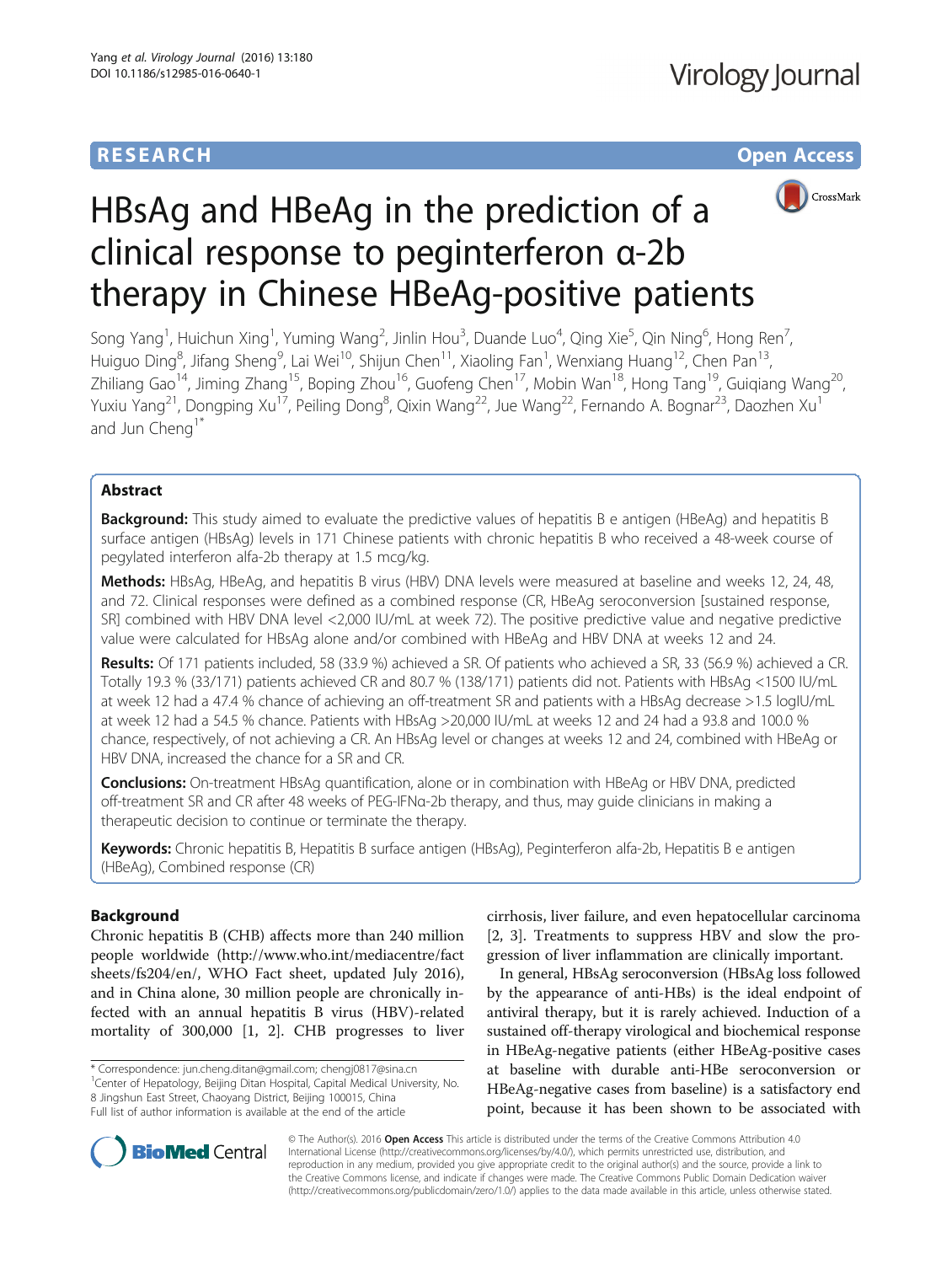improved prognosis [[4](#page-7-0)–[9](#page-7-0)]. Pegylated interferon (PEG-IFN) possesses both antiviral and immunomodulatory effects and is one recommended therapy for CHB patients [[7](#page-7-0)–[9](#page-7-0)]. PEG-IFN can produce a robust off-treatment response in CHB patients [[10](#page-7-0)–[13\]](#page-7-0). However, only one-third of treated patients show a response to PEG-IFN therapy [[14](#page-7-0)]. Thus, it is important to identify patients with a high probability of achieving a satisfactory end point or non-responders as early as possible for optimal clinical management and treatment cost-effectiveness. At present, several virological biomarkers such as HBsAg, HBeAg, and HBV DNA levels are reported to be predictive of the long-term response with PEG-IFN treatment [[15](#page-7-0)–[21\]](#page-8-0).

Prediction of off-treatment clinical responses by baseline and on-treatment HBsAg levels as well as other HBV biomarkers has been well established in PEG-IFN–treated patients [\[20](#page-7-0), [22](#page-8-0)–[24](#page-8-0)]. However, these parameters have negative prediction values (NPVs) as high as 97–100 %, but relatively low positive prediction values (PPVs). Whether combining different biomarkers can improve the PPV has not been well studied. The present study aimed to evaluate the predictive values of on-treatment HBsAg, alone or combination with HBeAg and HBV DNA, for different clinical responses in Chinese HBeAg-positive CHB patients treated with PEG-IFN alfa-2b.

#### Methods

#### **Patients**

This study was a post-hoc analysis of P05170, an Asian regional, multicenter, randomized, controlled study (NCT 00536263) evaluating the safety and efficacy of different dosing regimens in treatment-naïve Chinese patients with chronic hepatitis B [\[25](#page-8-0)]. Patients were eligible for the P05170 study if they were between 18 and 65 years of age, had CHB for at least 6 months, were positive for HBeAg and HBsAg, had an alanine aminotransferase (ALT) level between 2 and 10 times of upper limit of normal (ULN) range, had HBV DNA levels exceeding 20,000 IU/mL, and had not received IFN therapy within the previous 6 months. Patients were excluded if they were co-infected with other types of hepatitis viruses (A, C, D, or E) or HIV; had decompensated liver disease; had previously received antiviral therapy within 6 months of randomization; or had pre-existing co-morbidities considered unsuitable for enrollment. Patients visited an outpatient hepatology clinic at each participating site for clinical and HBV laboratory examinations every 12 weeks.

For the current study, patients who were initially randomized to a 48-week course of PEG-IFN therapy (1.5 μg/kg weekly) and had completed baseline, end of treatment, and a 24-week follow-up clinical/laboratory assessments (per protocol) were included in the analyses. A PEG-IFN dose of 1.5 μg/kg by 48 weeks was

recommended as a standard of care by published guidelines [\[5](#page-7-0), [10](#page-7-0)]. It is reasonable to set up a prediction profile of HBsAg/HBeAg levels using this PEG-IFN dosing scheme to reflect clinical needs. Therefore, of 220 patients randomized in the P05170 with available data, 171 patients met the criteria for inclusion in the current study. This study was conducted in accordance with the guidelines of the Declaration of Helsinki and the principles of Good Clinical Practice (ICH-E6). Written informed consent according to standards of the local ethics committees was obtained from all patients.

#### Laboratory measurement

All blood samples were stored in a central laboratory (LabCorp, Beijing, China) under constant conditions for samples containing hepatitis virus B (−80 °C). HBeAg and HBsAg levels were measured at a central laboratory in serum samples collected at baseline, every 12 weeks during the treatment period, and during the follow-up in the P05170 study. HBsAg levels were quantified using the Elecsys® HBsAg II quantitative assay (electrochemiluminescence immunoassay, Roche Diagnostics, Indianapolis, IN) by Modular Analytics E170 (Roche Diagnostics, (Roche Diagnostics, Switzerland) with a range of 5–52,000 IU/ml for up to a 400-fold-diluted sample. HBeAg levels were quantified using the Elecsys® HBeAg II quantitative assay (Modular Analytics E170 (Roche Diagnostics, (Roche Diagnostics, Switzerland) with a quantification lower limit of 5 IU/mL. HBV DNA quantification was performed using Taqman-based polymerase chain reaction (PCR) assays (COBAS® AmpliPrep/COBAS® TaqMan48, Roche Molecular Systems Inc.) with a lower limit of 6 IU/mL. HBV genotype was assessed using the INNO-LiPA line probe assay (Innogenetics, Ghent, Belgium). ALT was measured locally in accordance with standard laboratory procedures in P05170 and was retrieved and presented as a multiple of the ULN to minimize inter-laboratory assay bias.

#### **Outcomes**

In this study, sustained response (SR) was defined as HBe seroconversion (HBeAg loss and positivity for anti-HBeAg) at 24 weeks after the end of a 48-week treatment. Combined response (CR) was defined as a combination of SR and HBV DNA < 2000 IU/ml at 24 weeks after the end of a 48-week treatment. The cohort was divided and presented by responder and nonresponder groups according to achievement of a CR.

#### Statistical analysis

All analyses were based on the responder versus nonresponder groups. Within- and between-group statistical comparisons for HBsAg, HBeAg, and HBV DNA levels during the treatment and at the end of study were achieved by using mixed model repeated measures with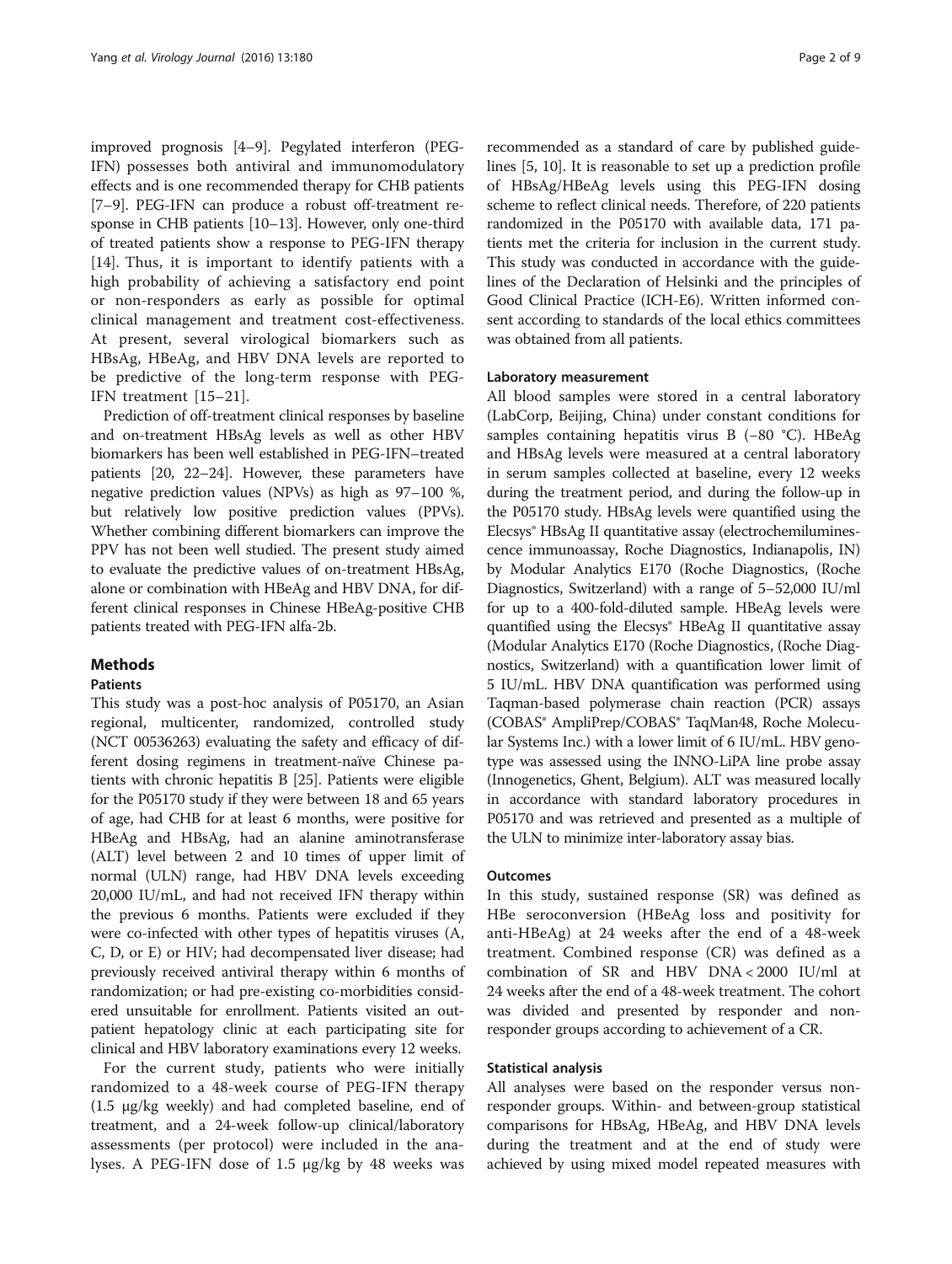no adjustment for covariates. Predictive accuracy was analyzed and presented as PPV and NPV for SR and CR, by setting cut-offs for HBsAg levels, alone or in combination with HBeAg or the HBV DNA levels. The area under the receiver operating characteristic (ROC) curve (AUC) was assessed in terms of the predictive strength of three different on-treatment parameters. The patient's baseline and on-treatment characteristics were grouped and compared by CR.

Finally, logistic regression models (univariate and multivariate analyses) were constructed to explore the factors that were associated with the clinical response as expressed by CR. All presented baseline and ontreatment characteristics (on-treatment continuous variables of HBsAg, HBeAg, and HBV DNA were not included for the consideration of multicollinearity in the model) were included in the univariate model, and those with a  $p$ -value <0.1 were selected to enter into multivariate model, where variables with  $p < 0.1$ were retained by a hierarchical forward with switching method.

All statistical analyses were performed using NCSS 10 software (NCSS, LLC, Kaysville, UT). All statistical tests were two-sided and performed at the 0.05 level of significance unless otherwise specified.

#### Results

#### Patient characteristics and clinical response rate

The off-treatment clinical response rates and the selected baseline and on-treatment characteristics are summarized in Table 1. Patients who achieved a CR had significantly lower baseline HBsAg levels ( $p = 0.01$ ) and a shorter duration of HBV exposure, but higher baseline ALT levels as presented by multiples of ULN ( $p = 0.05$ ). Patients who achieved a CR had significantly lower HBsAg, HBeAg, and HBV DNA levels (all  $p$  values <0.05), compared with those who did not, at on-treatment weeks 12 and 24. Similarly, proportions of patients who had a significant decrease in HBsAg, HBeAg (>1.5 logIU/mL), or HBV DNA (>2.0 logIU/mL) were significantly higher in the groups of patients with a CR at weeks 12 and 24 (all  $p$  values <0.05).

#### Changes in on-treatment HBV DNA and HBV serological markers

Changes in the quantified levels of HBV biomarkers were analyzed and grouped by patients who achieved a SR versus those who did not (Fig. [1](#page-3-0)). Overall, patients who achieved a SR had significantly lower HBsAg levels during the treatment and follow-up period than those who did not (all  $p$  values < 0.01). In patients who had a

Table 1 Baseline and on-treatment characteristics of the study cohort

Characteristics politics control control critical CR (+) CR (−) control critical p value No. of patients 171 171 33 (19.3) 138 (80.7) Age (years) 28.5 (7.9) 28.5 (7.9) 28.7 (7.6) 28.9 (7.9) 28.9 (7.9) 28.9 (7.9) 28.9 (7.9) 28.9 (7.9) Gender (male) 130/171 (76.0) 24/33 (72.7) 106/138 (76.8) 0.62 BMI 22.2 (3.2) 22.2 (3.2) 22.0 (2.9) 22.2 (3.3) 0.71 Years of HBV Exposure 11.2 (9.3) 12.0 (9.8) 12.0 (9.8) 0.02 HBV Genotype B 14 (42.4) 63 (45.7) 0.74  $C$  75 (54.3) 94 94 19 (57.6) 75 (54.3) ALT (\*ULN) 4.0 (1.9) 4.6 (2.3) 3.8 (1.8) 0.05 ALT > 5\*ULN 35/171 (20.5) 10/33 (30.3) 25/138 (18.1) 0.12 HBsAg (Log10 IU/mL) 4.2 (0.6) 4.0 (0.6) 4.3 (0.6) 4.3 (0.6) 4.3 (0.6) 0.01 HBeAg (Log10 IU/mL) 2.6 (0.6) 2.4 (0.6) 2.6 (0.6) 0.09 HBV DNA (Log10 IU/mL) 7.8 (0.8) 7.7 (0.7) 7.7 (0.7) 7.8 (0.8) 0.44 On-treatment Quantifications, week 12 HBsAg decrease > 1.5Log 12/171 (7.0) 5/33 (15.2) 7/138 (5.1) 7/138 (5.1) 0.04 HBeAg decrease > 1.5Log 1.5/33 (45.5) 15/33 (45.5) 15/33 (45.5) 31/138 (22.5) 0.01 HBV DNA decrease > 2.0Log 51/171 (29.8) 18/33 (54.5) 33/138 (23.9) <0.01 On-treatment Quantifications, week 24 HBsAg decrease > 1.5Log 30/171 (17.5) 10/33 (30.3) 20/138 (14.5) 2003 3003 HBeAg decrease > 1.5Log 69/171 (40.4) 23/33 (69.7) 46/138 (33.3) <0.01 HBV DNA decrease > 2.0Log 77/171 (45.0) 24/33 (72.7) 53/138 (38.4) <0.01

Data are presented as Mean (SD) or n (%)

Combined response (CR) was defined as HBeAg seroconversion combined with HBV DNA level <2,000 IU/mL at 24 weeks after the end of treatment (week 72)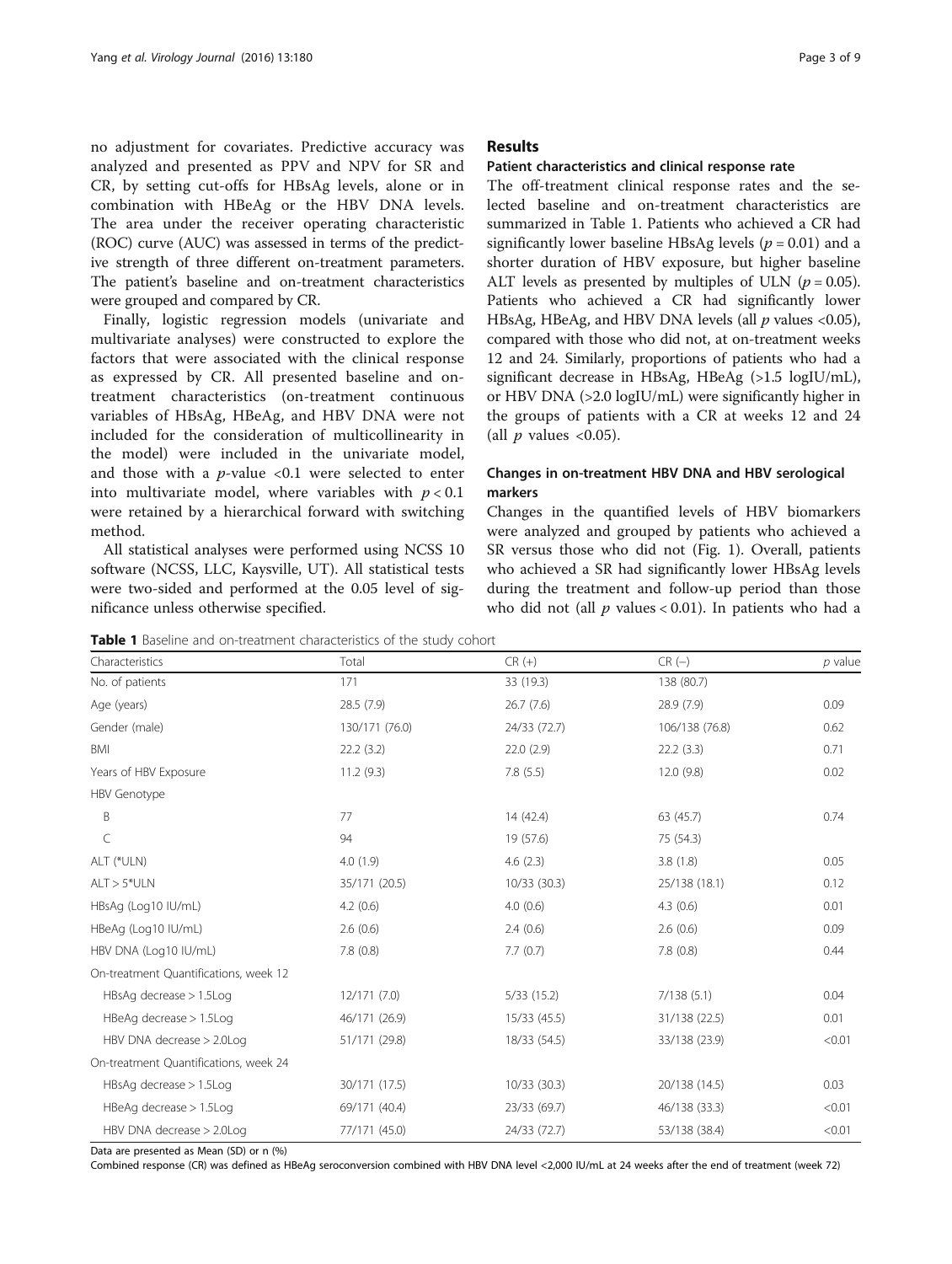SR, the HBsAg levels declined significantly during the treatment period and the follow-up, compared with that baseline time points weeks 12, 24, 48, and 72. p-values <0.01 for within-group comparisons between week 72 and baseline or week 48 for responders who achieved HBe seroconversion

at baseline (all  $p$  values <0.01) and slightly rebounded at follow-up week 72 compared with that at the end of treatment ( $p = 0.33$ ). On the contrary, in patients who did not achieve a SR, HBsAg levels at week 72 were significantly higher than those at week 48 ( $p = 0.02$ ).

#### Prediction of CR by HBV DNA and HBV serological biomarkers

The predictive values of on-treatment HBV biomarker levels by cut-offs in absolute values and changes at weeks

12 and 24 for a CR are shown in Table [2.](#page-4-0) The PPVs and NPVs of HBsAg quantifications by selected cut-offs (absolute values) for the prediction of an SR and CR at weeks 12 and 24 are shown in Fig. [2](#page-5-0). The probability of achieving an off-treatment SR (PPV) was 47.4 % in patients who had HBsAg less than 1500 IU/mL and 54.5 % in patients who had an HBsAg decrease >1.5 logIU/mL at week 12. The PPV for a SR was 54.5 % in patients who had an HBsAg decrease >1.5 logIU/mL at week 12. In patients who had an HBsAg >20,000 IU/mL at week 12, the likelihood of a treatment failure to a CR was 93.8 % (NPV). The NPV for a CR was 100.0 % in patients treated for 24 weeks but who maintained HBsAg levels >20,000 IU/mL (ROC AUC: 0.70, 0.71 at weeks 12 and 24, p values < 0.01, data not shown).

HBeAg quantification gave a higher PPV for a SR at weeks 12 and 24 than HBsAg (57.1 and 60.9 % vs 47.4 and 54.5 %, respectively). The PPV for a SR was 55.8 and 63.8 % in patients who had an HBeAg decrease >1.5 logIU/mL at weeks 12 and 24, respectively. The NPV for a CR was 96.9 % in patients whose HBeAg decline was <0.5 logIU/mL at week 24. Similarly, trends in PPV analysis were seen in HBV DNA quantification.

The predictive accuracy of HBsAg quantification was further explored by adding HBeAg as a combination prediction scenario. The HBsAg decrease by a certain amount (>1.5 logIU/mL) combined with HBeAg (>1.5 logIU/mL), at week 12 and 24, had an increased PPV for a SR [71.4 (5/7) and 63.6 % (14/22) respectively, Fig. [3](#page-5-0)]; an HBsAg decrease >1.5 logIU/mL at week 12, combined with HBeAg >1.5 logIU/mL or HBV DNA decrease >2.0 logIU/mL at week 12, had an increased PPV for an off-treatment CR [57.1 (4/7) and 55.6 % (5/9) respectively, Fig. [3\]](#page-5-0). When the HBsAg was decreased >1.5 logIU/mL along with an HBeAg >1.5 logIU/mL or an HBV DNA decrease >2.0 logIU/mL, at week 24, the PPVs for a CR were 40.9 (9/22) and 33.3 % (8/24), respectively (Fig. [3\)](#page-5-0).

#### Associated factors for predicting combined response

Exploratory analyses for identifying factors associated with a CR were performed (Table [3\)](#page-6-0). Univariate analysis showed that the mean ALT at baseline (×ULN), mean HBsAg at baseline (logIU/mL), mean HBeAg at baseline (log IU/mL), on-treatment HBsAg decrease >1.5log, HBeAg decrease >1.5log, and HBV DNA decrease >2.0log at weeks 12 and 24 differed significantly between responders and non-responders groups (all  $p$ -values < 0.1), and therefore, these variables were entered into a multivariate logistic regression model to evaluate their predictive strength for a CR. Multivariate analysis suggested that the baseline HBsAg level and a HBeAg decrease >1.5log at week 24 were significantly associated with a CR (both  $p$ -values <0.05).

<span id="page-3-0"></span>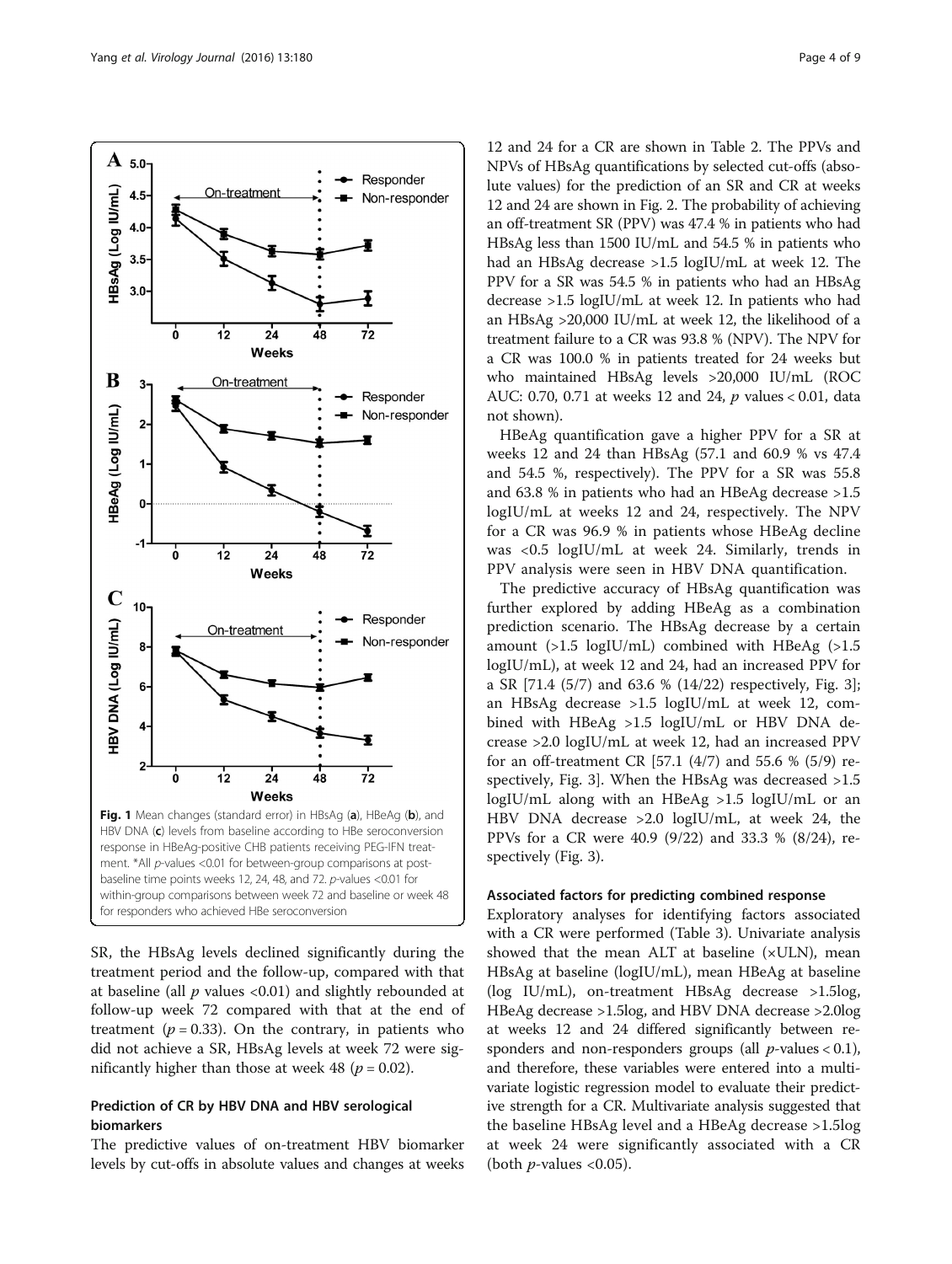<span id="page-4-0"></span>Table 2 Prediction of CR by HBV DNA and serological biomarkers

|                |                            | $CR (+)$ | $CR(-)$ | PPV                      | <b>NPV</b>               |  |
|----------------|----------------------------|----------|---------|--------------------------|--------------------------|--|
| HBsAg          | Week 12                    |          |         |                          |                          |  |
|                | Up to 1500 IU/mL           | 13       | 25      | 34.2                     |                          |  |
|                | 1500 - 20000 IU/mL         | 17       | 68      | 20.0                     |                          |  |
|                | Over 20000 IU/mL           | 3        | 45      |                          | 93.8                     |  |
|                | Week 12 Change             |          |         |                          |                          |  |
|                | Up to $-1.5$ log IU/mL     | 5        | 6       | 45.5                     | $\overline{\phantom{0}}$ |  |
|                | $-1.5 \sim -0.5$ log IU/mL | 14       | 37      | 27.5                     |                          |  |
|                | Over -0.5 log IU/mL        | 14       | 95      |                          | 87.2                     |  |
|                | Week 24                    |          |         |                          |                          |  |
|                | Up to 1500 IU/mL           | 15       | 42      | 26.3                     |                          |  |
|                | 1500 - 20000 IU/mL         | 18       | 64      | 22.0                     |                          |  |
|                | Over 20000 IU/mL           | 0        | 32      | $\overline{\phantom{0}}$ | 100.0                    |  |
|                | Week 24 Change             |          |         |                          |                          |  |
|                | Up to $-1.5$ log IU/mL     | 10       | 20      | 33.3                     |                          |  |
|                | $-1.5 \sim -0.5$ log IU/mL | 11       | 44      | 20.0                     |                          |  |
|                | Over -0.5 log IU/mL        | 12       | 74      |                          | 86.0                     |  |
| HBeAg          | Week 12                    |          |         |                          |                          |  |
|                | Up to 10 IU/mL             | 19       | 37      | 33.9                     | $\overline{a}$           |  |
|                | 10 - 100 IU/mL             | 5        | 31      | 13.9                     |                          |  |
|                | Over 100 IU/mL             | 9        | 70      |                          | 88.6                     |  |
|                | Week 12 Change             |          |         |                          |                          |  |
|                | Up to $-1.5$ log IU/mL     | 15       | 31      | 32.6                     |                          |  |
|                | $-1.5 \sim -0.5$ log IU/mL | 11       | 34      | 24.4                     |                          |  |
|                | Over -0.5 log IU/mL        | 7        | 73      | $\overline{\phantom{0}}$ | 91.3                     |  |
|                | Week 24                    |          |         |                          |                          |  |
|                | Up to 10 IU/mL             | 24       | 53      | 31.2                     |                          |  |
|                | 10 - 100 IU/mL             | 4        | 24      | 14.3                     |                          |  |
|                | Over 100 IU/mL             | 5        | 61      |                          | 92.4                     |  |
|                | Week 24 Change             |          |         |                          |                          |  |
|                | Up to $-1.5$ log IU/mL     | 23       | 46      | 33.3                     |                          |  |
|                | $-1.5 \sim -0.5$ log IU/mL | 8        | 29      | 21.6                     |                          |  |
|                | Over -0.5 log IU/mL        | 2        | 63      |                          | 96.9                     |  |
| <b>HBV DNA</b> | Week 12                    |          |         |                          |                          |  |
|                | Up to 20000 IU/mL          | 12       | 16      | 42.9                     |                          |  |
|                | Over 20000 IU/mL           | 21       | 122     |                          | 85.3                     |  |
|                | Week 12 Change             |          |         |                          |                          |  |
|                | Up to -2.0 log IU/mL       | 18       | 33      | 35.3                     |                          |  |
|                | Over -2.0 log IU/mL        | 15       | 105     |                          | 87.5                     |  |
|                | Week 24                    |          |         |                          |                          |  |
|                | Up to 20000 IU/mL          | 19       | 32      | 37.3                     |                          |  |
|                | Over 20000 IU/mL           | 14       | 106     |                          | 88.3                     |  |
|                |                            |          |         |                          |                          |  |

| <b>Table 2</b> Prediction of CR by HBV DNA and serological |  |
|------------------------------------------------------------|--|
| biomarkers (Continued)                                     |  |

| Week 24 Change         |    |    |                          |                          |
|------------------------|----|----|--------------------------|--------------------------|
| Up to $-2.0$ log IU/mL | 24 | 53 | 312                      | $\overline{\phantom{a}}$ |
| Over -2.0 log IU/mL    | 9  | 85 | $\overline{\phantom{a}}$ | 90.4                     |

#### **Discussion**

PEG IFN is one of the first-line treatment options for HBeAg positive CHB. Using a randomized controlled trial cohort with CHB treated with a dosing scheme of 1.5 μg/kg PEG-IFN alfa-2b weekly for 48 weeks, the predictive profiles of HBsAg alone and combined with HBeAg and HBV DNA levels for the clinical response were investigated. The response rates reported in this paper were consistent with those reported previously and comparable to those achieved with other pegylated interferon therapies including PEG IFN 2a [[24, 26, 27](#page-8-0)]. The PPVs were relatively lower for the prediction of CR in HBeAg-positive CHB patients treated by PEG-IFN. In combination with HBeAg or HBV DNA with selected cut-offs, HBsAg at weeks 12 or 24 had increased PPVs for predicting an offtreatment response. Moreover, HBsAg with a selected cut-off (>20,000 IU/mL) exhibited a high NPV for CR at weeks 12 and 24.

Currently, PEG IFN is the only treatment choice for HBeAg-positive CHB patients to achieve a sustained offtreatment response. However, the response rate was not satisfactory, with only 30 % of patients achieving a SR, and the rate was even lower for a CR [\[14](#page-7-0)]. Considering the low response rate and potential cost and safety issues, it would be clinically beneficial to identify patients who are likely (or unlikely) to develop a desired clinical outcome as early as possible. In the present study, HBsAg, HBeAg, and HBV DNA levels in the clinical responders decreased significantly during treatment and by 24 weeks after the end of treatment; whereas nonresponders had a moderate decline at the beginning of treatment and experienced significant rebounding thereafter. These preliminary data were consistent with previous findings [\[19, 20](#page-7-0), [24](#page-8-0)] and increase the potential for discovering how to individualize PEG-IFN alfa-2b-based therapy according to longitudinal on-treatment HBsAg levels. Recent studies have shown that serum levels of HBsAg are associated with the levels of intrahepatic covalently closed circular DNA (cccDNA), and thus, the HBsAg level has been considered a marker for the prediction of a clinical response [[28](#page-8-0), [29\]](#page-8-0). The predictive value of the HBsAg level for a clinical response to PEG-IFN therapies has been validated in CHB patients [\[30](#page-8-0)–[32](#page-8-0)]. In the present study, we found HBsAg quantification alone at week 12 or 24 did not produce statistically convincing PPVs for an off-treatment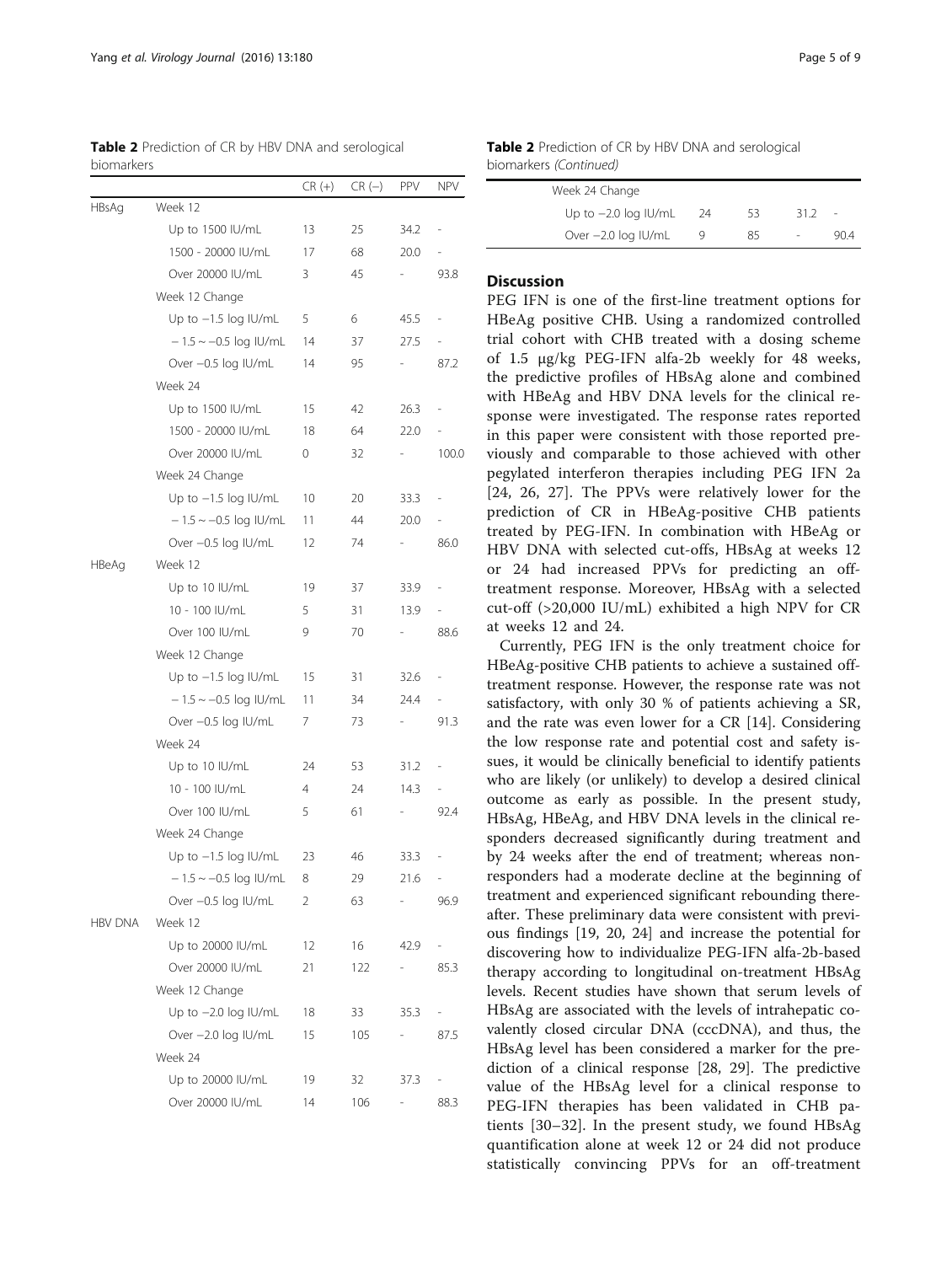<span id="page-5-0"></span>

clinical response. A high HBsAg level >20,000 IU/mL at weeks 12 and 24 predicted 93.8 and 100.0 % likelihoods of not achieving a CR. This suggested a stopping rule to discontinue PEG-IFN treatment for patients who have a high absolute value of HBsAg at week 12 or 24. These data were consistent with those of previous studies on PEG-IFN [[24](#page-8-0), [30](#page-8-0), [31](#page-8-0)].

On-treatment HBeAg quantification or decline also showed a high prediction value for a SR with PEG-IFN treatment. Freid et al. reported that patients with high

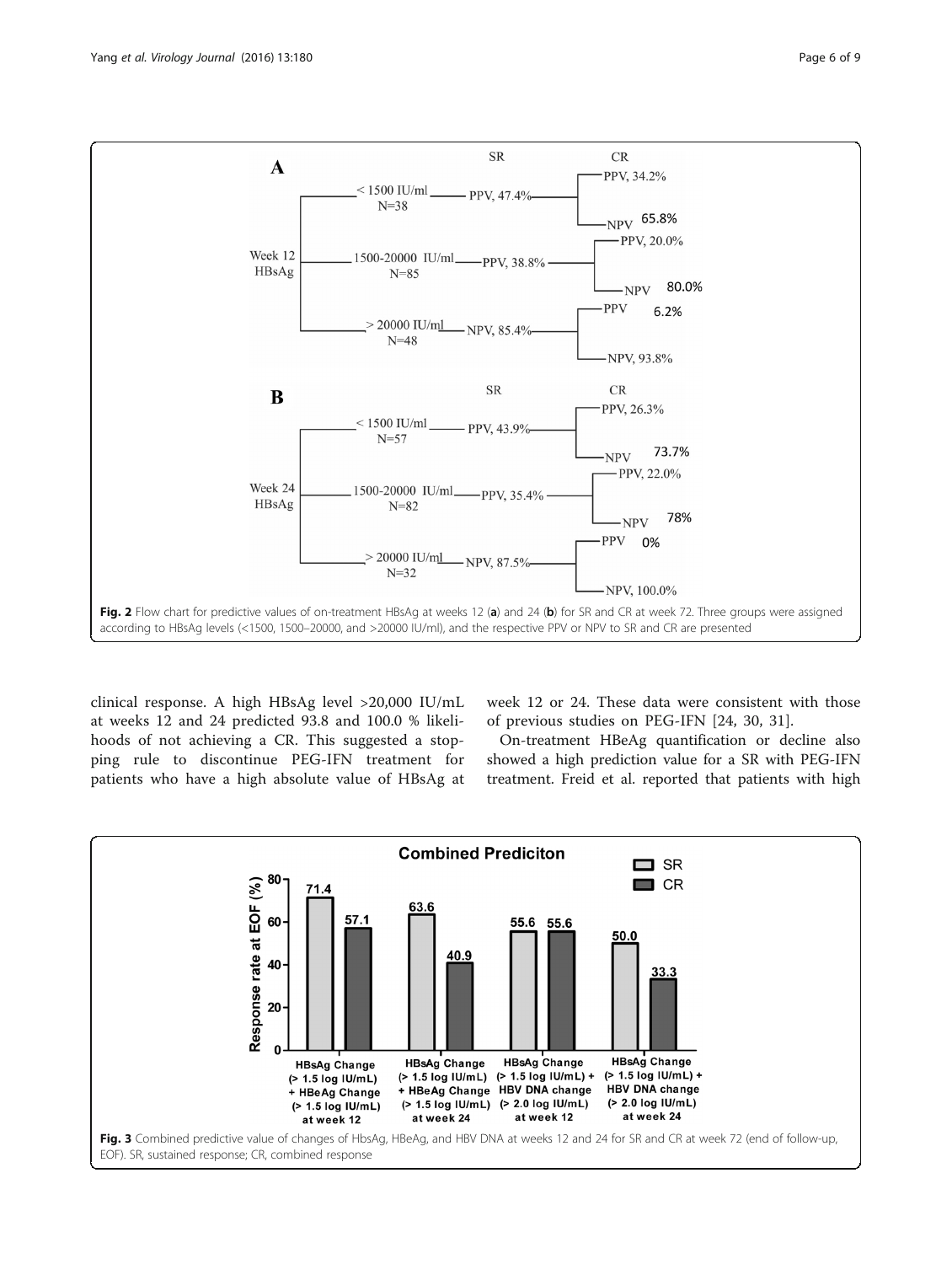<span id="page-6-0"></span>Table 3 Univariate and multivariate modeling of baseline and selected on-treatment characteristics

| Characteristics                       | $CR (+)$              |           |                    |           |  |  |
|---------------------------------------|-----------------------|-----------|--------------------|-----------|--|--|
|                                       | Univariate            |           | Multivariate       |           |  |  |
|                                       | OR (95 % CI)          | $p$ value | OR (95 % CI)       | $p$ value |  |  |
| Age                                   | 0.96(0.91, 1.01)      | 0.14      |                    |           |  |  |
| Gender (Male)                         | 0.81(0.34, 1.91)      | 0.62      |                    |           |  |  |
| BMI                                   | $0.98$ $(0.87, 1.10)$ | 0.72      |                    |           |  |  |
| HBV Genotype (B)                      | 0.88(0.41, 1.89)      | 0.74      |                    |           |  |  |
| ALT (*ULN)                            | 1.19 (1.00, 1.43)     | 0.05      |                    |           |  |  |
| $ALT > 5*ULN$                         | 1.97 (0.83, 4.64)     | 0.12      |                    |           |  |  |
| HBsAg (Log <sub>10</sub> IU/mL)       | 0.41(0.22, 0.79)      | 0.01      | 0.38(0.19, 0.79)   | 0.01      |  |  |
| HBeAg (Log <sub>10</sub> IU/mL)       | $0.61$ $(0.34, 1.08)$ | 0.09      |                    |           |  |  |
| HBV DNA (Log <sub>10</sub> IU/mL)     | $0.83$ $(0.51, 1.33)$ | 0.43      |                    |           |  |  |
| On-treatment Quantifications, week 12 |                       |           |                    |           |  |  |
| HBsAg decrease $> 1.5$ Log            | 3.34 (0.99, 11.30)    | 0.05      | 3.36 (0.90, 12.56) | 0.07      |  |  |
| HBeAg decrease $> 1.5$ Log            | 2.88 (1.30, 6.36)     | 0.01      |                    |           |  |  |
| HBV DNA decrease > 2.0Log             | 3.82 (1.73, 8.40)     | < 0.01    |                    |           |  |  |
| On-treatment Quantifications, week 24 |                       |           |                    |           |  |  |
| HBsAg decrease $> 1.5$ Log            | 2.57 (1.06, 6.19)     | 0.04      |                    |           |  |  |
| HBeAg decrease $> 1.5$ Log            | 4.60 (2.02 10.47)     | < 0.01    | 4.02 (1.72, 9.39)  | < 0.01    |  |  |
| HBV DNA decrease > 2.0Log             | 4.28 (1.85, 9.90)     | < 0.01    |                    |           |  |  |

All baseline and selected on-treatment characteristics were analyzed for CR ( $N = 171$ ) by univariate analysis and were all entered into multivariate model where variables with  $p < 0.1$  were retained by Hierarchical Forward with Switching Method

levels of HBeAg (>100 PEIU/mL) at week 24 had a 96 % probability of no response [[21](#page-8-0)]. Ji et al. reported that 87.5 % of patients with an HBeAg decline >2 log achieved undetectable HBV DNA levels and 75.0 % who had a HBeAg decline >2log achieved HBeAg seroconversion [\[33](#page-8-0)]. The HBV DNA level is always predictive of a SR during CHB treatment. Gheorghiţa et al. reported that an on-treatment HBV-DNA reduction of >2 log10 IU/ml with any decrease in the HBsAg level at week 12 has a PPV of 80 % for SR [\[19](#page-7-0)]. For practical consideration, the predictive roles of HBeAg and HBV DNA might be used for an adjuvant HBsAg. For patients with low-to-moderate HBsAg readings at week 12 or 24, a clinical decision in terms of treatment continuation may be strengthened by measuring HBsAg in combination with HBeAg or HBV DNA. A combination of HBsAg and HBeAg or HBV DNA at weeks 12 and 24 had generally better PPVs for CR in comparison with HBsAg alone. In particular, a combination prediction scenario did not simultaneously increase NPVs. Considering NPVs according to HBsAg alone, this algorithm gives clinicians clearcut information for making a decision regarding early treatment discontinuation but suggests more careful evaluations are needed for maintenance of PEG-IFN antiviral treatment when HBsAg levels in the early on-treatment phase are low-to-moderate. However, these data must be interpreted with caution due to the relatively small sample size in analysis of PPVs for combination predictions and the results were preliminary per se.

This post-hoc analysis is among the limited number of studies analyzing and reporting predictive profiles of HBsAg quantification alone and in combination with HBeAg or HBV DNA to identify off-treatment clinical responses in patients treated by PEG-IFN alfa-2b. The analyzed patient cohort can represent the disease population in China, where HBV prevalence is the highest despite the effective use of HBV vaccines. However, several limitations existed. The analyzed patients were not part of a large sample size, which may weaken the statistical interpretation of PPVs and NPVs for clinical practice. The study results for HBsAg in combination with other markers, are preliminary and require verification in patients treated with PEG-IFN alfa-2b. We identified clinical and laboratory factors that were significantly associated with an off-treatment clinical response by constructing a multivariate analysis model. However, due to the lack of internal or external validation, the results must be considered solely preliminary.

#### Conclusion

In conclusion, quantified on-treatment HBsAg was a strong predictor for an off-treatment CR in Chinese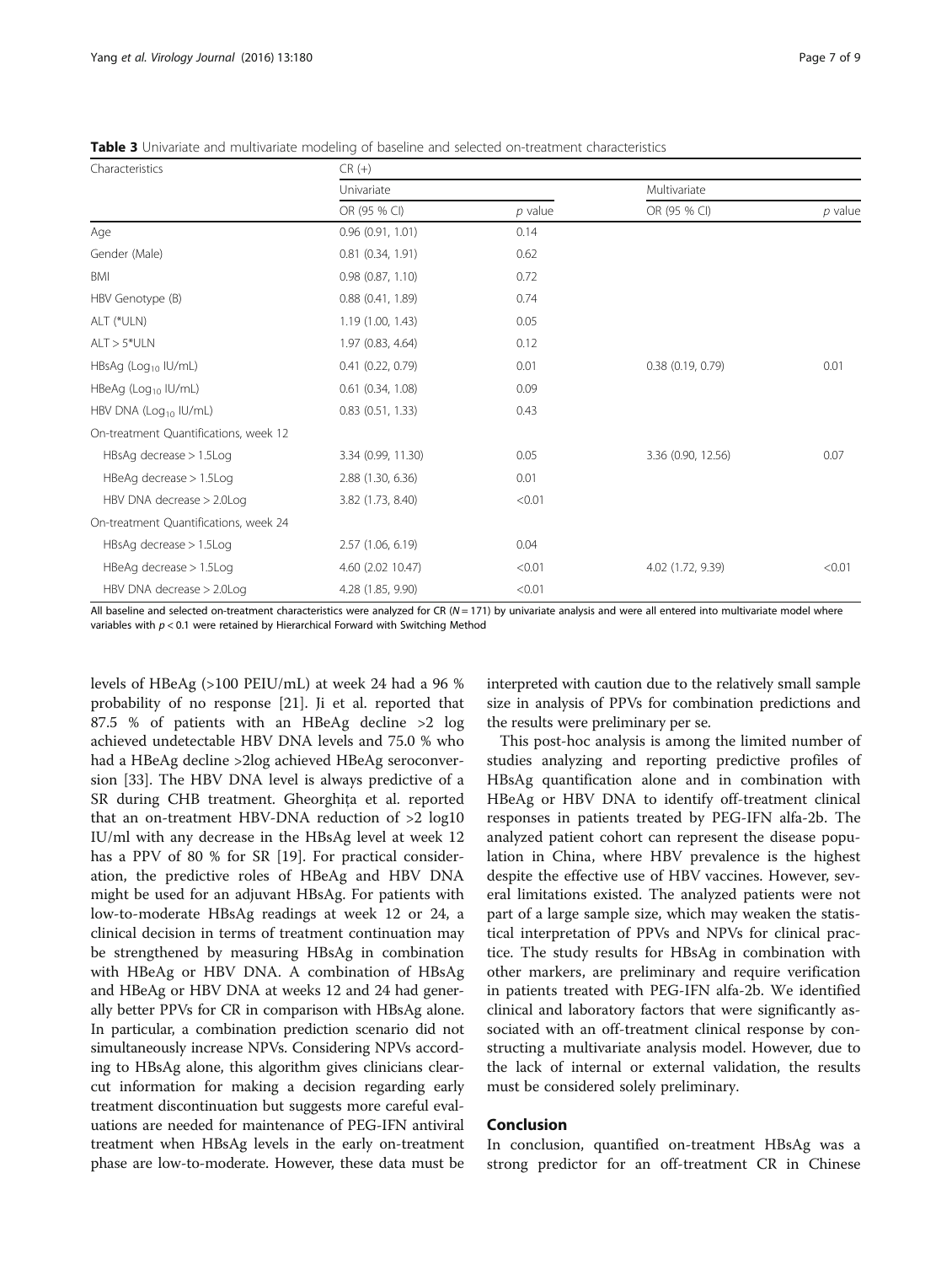<span id="page-7-0"></span>HBeAg positive CHB patients who had received 48 weeks of PEG-IFN alfa-2b treatment. On-treatment HBsAg quantifications, in combination with HBeAg or HBV DNA, predicted an off-treatment SR and CR after 48 weeks of PEG-IFNα-2b therapy. HBsAg quantification as early as 12 weeks, in combination with HBeAg or HBV DNA, predicted an off-treatment CR after 48 weeks of treatment. These on-treatment predictors may help clinicians decide whether to continue PEG-IFN alfa-2b-based therapy or switch to an alternative therapy in Chinese patients.

#### Abbreviations

ALT: Alanine aminotransferase; cccDNA: Covalently closed circular DNA; CHB: Chronic hepatitis B; CI: Confidence interval; HBeAg: Hepatitis B e antigen; HBsAg: Hepatitis B surface antigen; HBV: Hepatitis B virus; NPV: Negative predictive value; PEG-IFN: Pegylated interferon; PPV: Positive predictive value; ROC AUC: Area under the receiver operating characteristic curve; SD: Standard deviation; SR: Sustained response; ULN: Upper limit of normal

#### Acknowledgments

Medical writing and/or editorial assistance was provided by Dr. Qingjiao Liao of Medjaden Ltd., Hongkong, China. This assistance was funded by MSD China. All authors are responsible for the content of the manuscript.

#### Funding

Grant support from MSD, Special Fund for the Development of Capital Medicine (2011-2017-02); Foundation for the Talents by the Beijing Municipality (2012D003034000030), the National Importance Foundation of Infectious Diseases during the Five-Year Plan Period of China (No. 2012ZX10004904).

#### Authors' contributions

SY conceived, designed, or planned the study, collected or assembled the data, performed or supervised analyses, interpreted the results, and wrote sections of the initial draft. HX, YW, DL, QX, QN, LW, SC, XF, WH, ZG, JZ, BZ, GC, MW, HT, GW, YY, DX, and PD collected or assembled the data, and provided substantive suggestions for revision or critically reviewed subsequent iterations of the manuscript. JH conceived, designed, orplanned the study, and wrote sections of the initial draft. HR, HD, JS, JW, FAB, JW and JC conceived, designed, or planned the study, and provided substantive suggestions for revision or critically reviewed subsequent iterations of the manuscript. QW, JW, and DX performed the statistical analysis and interpreted the results. All authors read and approved the final manuscript.

#### Competing interests

Qixin Wang, Jue Wang and Fernando A. Bognar are full time employees of Merck Sharp & Dohme Corp. Qin Ning gets consulting fee from Roche, Novartis, BMS, GSK and MSD. Qin Ning also obtained grants form Roche, Novartis, BMS, as well as MSD. Jinlin Hou gets consulting fee from Roche, Novartis, GSK, and BMS. Jinlin Hou also obtained grants from Roche, Novartis, and GSK.

#### Author details

<sup>1</sup>Center of Hepatology, Beijing Ditan Hospital, Capital Medical University, No. 8 Jingshun East Street, Chaoyang District, Beijing 100015, China. <sup>2</sup>Southwest Hospital Affiliated Third Military Medical University, Shapingba, Chongqing 400038, China. <sup>3</sup>Guangzhou Nanfang Hospital, Guangzhou 510515, China.<br><sup>4</sup>Yieho Hospital Affiliated Tongii Medical Colloge of Huazhong University. <sup>4</sup>Xiehe Hospital Affiliated Tongji Medical College of Huazhong University of Science & Technology, Wuhan 430022, China. <sup>5</sup>Shanghai Ruijin Hospital affilated Shanghai Jiaotong University School of Medicine, Shanghai 200025, China. <sup>6</sup> Tongji Hospital Affiliated Tongji Medical College of Huazhong University of Science & Technology, Wuhan 430030, China. <sup>7</sup>The Second Affiliated Hospital, Chongqing Medical University, Chongqing 400010, China. <sup>8</sup>Beijing You'an Hospital, Capital Medical University, Fengtai District, Beijing 100069, China. <sup>9</sup>The First Affiliated Hospital of Zhejiang University Medical College, Hangzhou 310003, China. 10Peking University People's Hospital, Beijing 100044, China. <sup>11</sup>Jinan Infectious Disease Hospital, Jinan 250021, China. 12No. 1 Hospital of Chongqing Medical University, Chongqing 400016, China. 13Fuzhou Infectious Disease Hospital, Gulou District, Fuzhou 350025, China. 14The Third Affiliated Hospital of Sun Yat-sen University, Guangzhou 510630, China. <sup>15</sup>Huashan Hospital, Fudan University, Shanghai 200040, China. 16Shenzhen Donghu Hospital, Shenzhen 518020, China. 17Beijing 302 Hospital, Beijing 100039, China. <sup>18</sup>Shanghai Changhai Hospital, Shanghai 200433, China. 19West China Hospital, Sichuan University, Chengdu 610041, China. <sup>20</sup>Peking University First Hospital, Beijing 100034, China. <sup>21</sup>Henan Provincial People's Hospital, Zhengzhou 450003, China. <sup>22</sup>Merck, Sharp & Dohme, Shanghai 200040, China. <sup>23</sup>Merck Sharp & Dohme Corp., 600 Corporate Drive, Lebanon, NJ 08833, USA.

## Received: 14 April 2016 Accepted: 19 October 2016<br>Published online: 28 October 2016

#### References

- 1. Lai CL, Ratziu V, Yuen MF, Poynard T. Viral hepatitis B. Lancet. 2003;362: 2089–94.
- 2. Liu J, Fan D. Hepatitis B in China. Lancet. 2007;369:1582–3.
- Liang X, Bi S, Yang W, Wang L, Cui G, Cui F, et al. Epidemiological serosurvey of hepatitis B in China–declining HBV prevalence due to hepatitis B vaccination. Vaccine. 2009;27:6550–7.
- 4. van Zonneveld M, Honkoop P, Hansen BE, Niesters HG, Darwish Murad S, de Man RA, et al. Long-term follow-up of alpha-interferon treatment of patients with chronic hepatitis B. Hepatology. 2004;39:804–10.
- 5. Niederau C, Heintges T, Lange S, Goldmann G, Niederau CM, Mohr L, et al. Long-term follow-up of HBeAg-positive patients treated with interferon alfa for chronic hepatitis B. N Engl J Med. 1996;334:1422–7.
- 6. Moucari R, Korevaar A, Lada O, Martinot-Peignoux M, Boyer N, Mackiewicz V, et al. High rates of HBsAg seroconversion in HBeAg-positive chronic hepatitis B patients responding to interferon: a long-term follow-up study. J Hepatol. 2009;50:1084–92.
- 7. EASL. EASL clinical practice guidelines management of chronic hepatitis B virus infection. J Hepatol. 2012;57:167–85.
- 8. Lok AS, McMahon BJ. Chronic hepatitis B: update 2009. Hepatology. 2009;50:661–2.
- 9. Sarin SK, Kumar M, Lau GK, Abbas Z, Chan HL, Chen CJ, et al. Asian-Pacific clinical practice guidelines on the management of hepatitis B: a 2015 update. Hepatol Int. 2016;10:1–98.
- 10. Janssen HL, van Zonneveld M, Senturk H, Zeuzem S, Akarca US, Cakaloglu Y, et al. Pegylated interferon alfa-2b alone or in combination with lamivudine for HBeAg-positive chronic hepatitis B: a randomised trial. Lancet. 2005;365:123–9.
- 11. Lau GK, Piratvisuth T, Luo KX, Marcellin P, Thongsawat S, Cooksley G, et al. Peginterferon Alfa-2a, lamivudine, and the combination for HBeAg-positive chronic hepatitis B. N Engl J Med. 2005;352:2682–95.
- 12. Tang CM, Yau TO, Yu J. Management of chronic hepatitis B infection: current treatment guidelines, challenges, and new developments. World J Gastroenterol. 2014;20:6262–78.
- 13. Cooksley WG, Piratvisuth T, Lee SD, Mahachai V, Chao YC, Tanwandee T, et al. Peginterferon alpha-2a (40 kDa): an advance in the treatment of hepatitis B e antigen-positive chronic hepatitis B. J Viral Hepat. 2003;10:298–305.
- 14. Block TM, Gish R, Guo H, Mehta A, Cuconati A, Thomas London W, et al. Chronic hepatitis B: what should be the goal for new therapies? Antiviral Res. 2013;98:27–34.
- 15. Chan HL, Thompson A, Martinot-Peignoux M, Piratvisuth T, Cornberg M, Brunetto MR, et al. Hepatitis B surface antigen quantification: why and how to use it in 2011 - a core group report. J Hepatol. 2011;55:1121–31.
- 16. Martinot-Peignoux M, Lapalus M, Asselah T, Marcellin P. HBsAg quantification: useful for monitoring natural history and treatment outcome. Liver Int. 2014;34 Suppl 1:97–107.
- 17. Martinot-Peignoux M, Asselah T, Marcellin P. HBsAg quantification to optimize treatment monitoring in chronic hepatitis B patients. Liver Int. 2015;35 Suppl 1:82–90.
- 18. Hadziyannis E, Hadziyannis SJ. Hepatitis B surface antigen quantification in chronic hepatitis B and its clinical utility. Expert Rev Gastroenterol Hepatol. 2014;8:185–95.
- 19. Gheorghita VI, Caruntu FA, Curescu M, Olaru I, Radu MN, Coltan G, et al. Use of quantitative serum HBsAg for optimization of therapy in chronic hepatitis B patients treated with pegylated interferon alfa-2a: a Romanian cohort study. J Gastrointestin Liver Dis. 2013;22:27–32.
- 20. Tangkijvanich P, Komolmit P, Mahachai V, Sa-Nguanmoo P, Theamboonlers A, Poovorawan Y. Comparison between quantitative hepatitis B surface